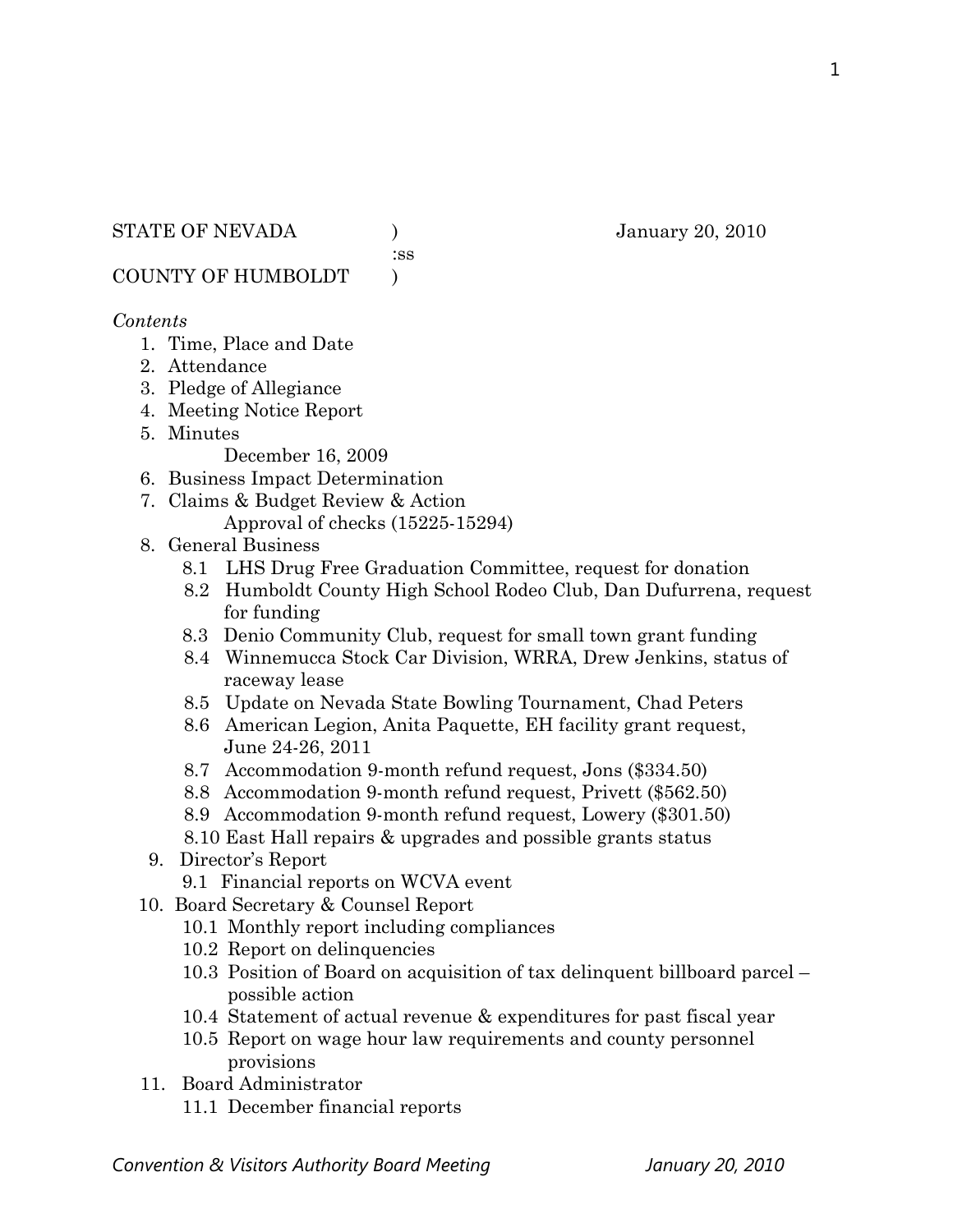11.2 Compliance audit reports

11.3 Review of WCVA compliance audit policy

12. Other Reports

13. Next Meeting Date

14. Adjournment

#### **MINUTES JANUARY 20, 2010**

**1. Time, Place and Date.** The Winnemucca Convention and Visitors Authority met in regular session in full conformity with the law at the Winnemucca Convention Center, West Hall, Winnemucca, Nevada at 4:10 pm on Wednesday, January 20, 2010 with Chairman Terry Boyle presiding.

|                      | <b>2. Attendance.</b> Convention and Visitors Authority Board Officials Present: |
|----------------------|----------------------------------------------------------------------------------|
| Terry Boyle          | Chairman and Hotel Representative                                                |
| Don Stoker           | Treasurer and Motel Representative                                               |
| Dan Cassinelli       | County Representative                                                            |
| Rodd William Stowell | Business Representative                                                          |
| Bill Macdonald       | Secretary and Counsel                                                            |
| Kendall Swensen      | Board Administrator                                                              |

*Convention and Visitors Authority Board Officials Absent:*  Patty Herzog Vice Chairman and City Representative

| <b>Staff Members Present:</b> |                      |
|-------------------------------|----------------------|
| Kim Petersen                  | Director             |
| <b>Shelly Noble</b>           | Administrative Clerk |

| <b>Others Present:</b>  |                                |
|-------------------------|--------------------------------|
| <b>Terrell Messerly</b> | LHS Class of 2010              |
| Brandon Eldodt          | LHS Class of 2010              |
| Deanna Eastman          | Drug Free Graduation Committee |
| Michele Eldodt          | Drug Free Graduation Committee |
| Jeromy McKinnon         | LHS Class of 2010              |
| Desirae Lemm            | LHS Class of 2010              |
| David Eastman           | LHS Class of 2010              |
| Dan Dufurrena           | Humb Co High School Rodeo Club |
| Glynn Montero           | Humb Co High School Rodeo Club |
| Lane Simmons            | Humb Co High School Rodeo Club |
| Ryan Arndt              | Humb Co High School Rodeo Club |
| Jeffrey Andersen        | Humb Co High School Rodeo Club |
| Anita Paquette          | American Legion                |

*Convention & Visitors Authority Board Meeting January 20, 2010*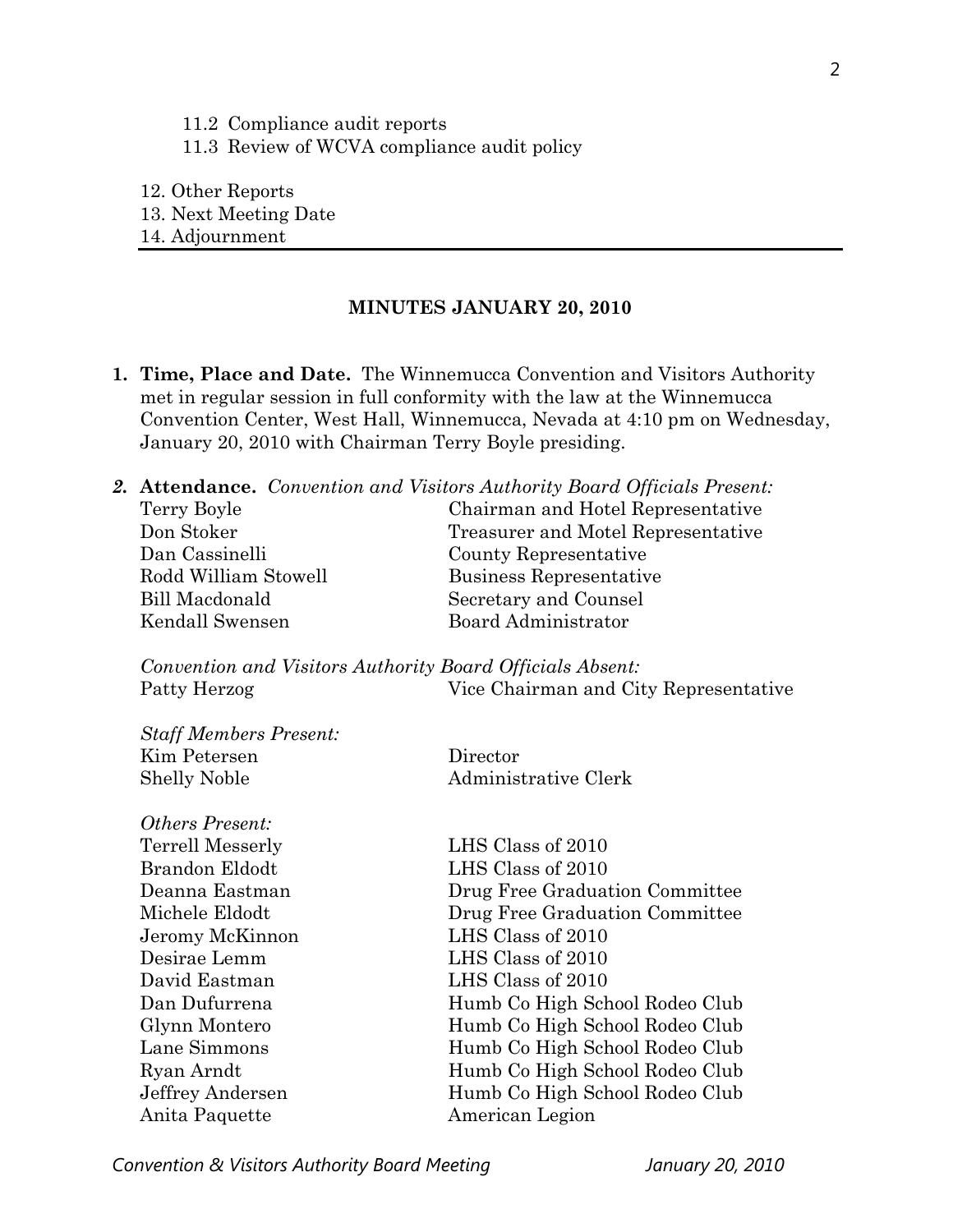| Jerry Harper | Humb Co High School Rodeo Club     |
|--------------|------------------------------------|
| Sam Harper   | Humb Co High School Rodeo Club     |
| Joe Harper   | Humb Co High School Rodeo Club     |
| Drew Jenkins | Winnemucca Stock Car Division/WRRA |

#### **3. Pledge of Allegiance.**

#### **4. Meeting Notice Report.**

Chairman Boyle reported that notice, including meeting agenda, was posted by Shelly Noble by 9:00 am Thursday, January 14, 2010 at Humboldt County Library, Court House, Post Office, City Hall and Convention Center West Hall. No persons have requested mailed notice during the past six months.

#### **5. Minutes.**

Prior meeting minutes of December 16, 2009 were reviewed. *Don Stoker made a motion to accept the minutes of the December 16, 2009 meeting. Motion carried, 3-0. Terry Boyle abstained since he was not present.* 

- **6. Business Impact Determination.** After review of the December 16, 2009 agenda, *Don Stoker made a motion that no proposed agenda item is likely to impose a direct and significant economic burden on a business or directly restrict formation, operation, or expansion of a business. The motion carried unanimously, 4-0.*
- **7. Claims.** The following claims were submitted for payment and approved on January 20, 2010:

| <b>CHECK NUMBERS</b>          | AMOUNT       |
|-------------------------------|--------------|
| 15225-15294 Nevada State Bank | \$172,215.13 |

#### *Don Stoker made a motion to approve all claims as submitted. The motion carried unanimously, 4-0.*

#### **8. General Business.**

#### **8.1 LHS Drug Free Committee, request for donation**

Deanna Eastman and Michele Eldodt are here on behalf of the Drug Free Graduation Committee for 2010. This is a great annual event for our local graduating seniors that is well-supported by the community. Deanna gave the board copies of their budget for the event this year. As in past years, they received donations from the city and county and have solicited senior parents for donations as well. For the past three years, WCVA has donated \$2,500. All prized are purchased locally. *Don Stoker made a motion to grant the 2010 Drug Free Graduation Committee \$2,500 for their event to be held on June 3 at the Exhibit Hall. Motion carried unanimously, 4-0.*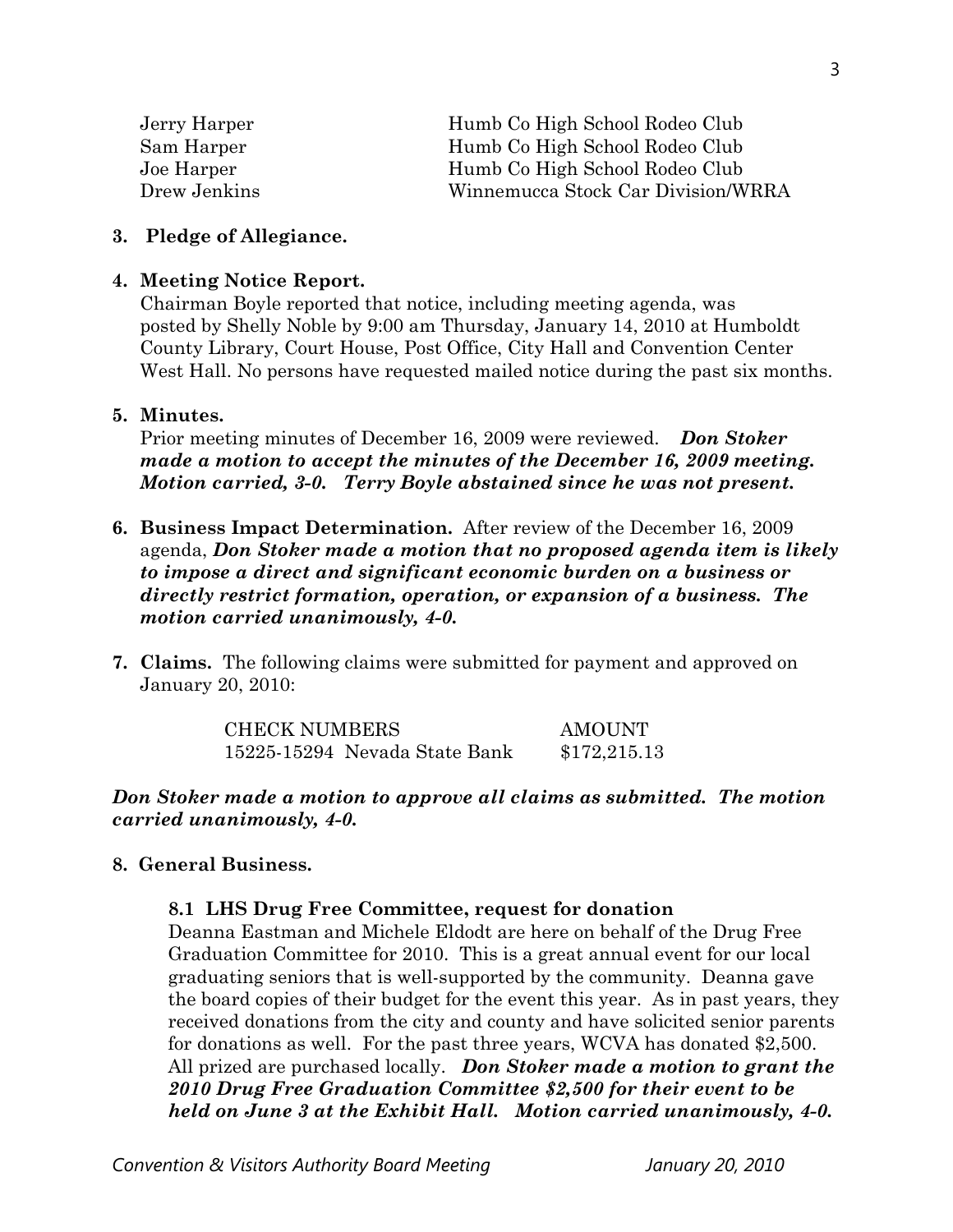## **8.2 Humboldt County High School Rodeo Club, Dan Dufurrena, request for grant funding**

Mr. Dufurrena and members of the High School Rodeo Club are here tonight to request a donation for their event this spring. This will be one of the local rodeos held in their circuit, not the state finals that they have hosted for the past three years. The event will run 3 days instead of 5 that the finals run. It is expected to bring in the same amount of participants and their families as the finals. The only difference is that they will not stay in town as long. Dan provided the board with a profit and loss statement for 2009 and a copy of their bank statement, as required. They are requesting a grant in the amount of \$5,000. *Rodd William Stowell made a motion to grant the Humboldt County High School Rodeo Club \$5,000 for their rodeo to be held at the Winnemucca Events Complex on May 14-16, 2010. Motion carried unanimously, 4-0.* 

**8.3 Denio Community Club, request for small town grant funding**  We received a request from this board for \$8,053 for repairs to the Denio Community Hall. At the end of the last fiscal year, ending June 30, 2009, they had accumulated \$8,919 in their account. But that changed effective July 1, 2009. A cap was placed on their account in the amount of \$4,000. Their annual appropriation is \$1,000 per year. At this time, they have \$4,000 available to them. After some discussion, *Dan Cassinelli made a motion authorizing \$8,053 to the Denio Community Club for repairs to the Denio Community Hall. \$4,000 of this amount will come from their account accumulation. The remainder will be in the form of an advance of their annual appropriation. Each year's appropriation will be credited to the advance from this board until the balance is paid in full. Motion carried unanimously, 4-0.* 

# **8.4 Winnemucca Stock Car Division/WRRA, Drew Jenkins, status of raceway lease**

Drew is here again tonight to ask that this board re-consider their actions taken as last month's meeting. After that meeting he did some more thinking about it and is concerned that if a private individual leases the property they will need a lot of cash to complete the projects discussed and will, ultimately, fail and the track would have to close. Drew feels that the WRRA needs to remain non-profit. He would like to discuss re-organization of the board, similar to Kim's proposal last month. This newly re-organized WRRA board would have a representative from WCVA, one from the county, one from the city and one each from the stock car and motocross divisions. The WSCD would disband and there would only be one organization, the WRRA. This WRRA board would ensure that the terms of the lease are followed and the bills paid. After further discussion, WCVA board members feel that the letter received by WCVA from Mr. Dolan's office of behalf the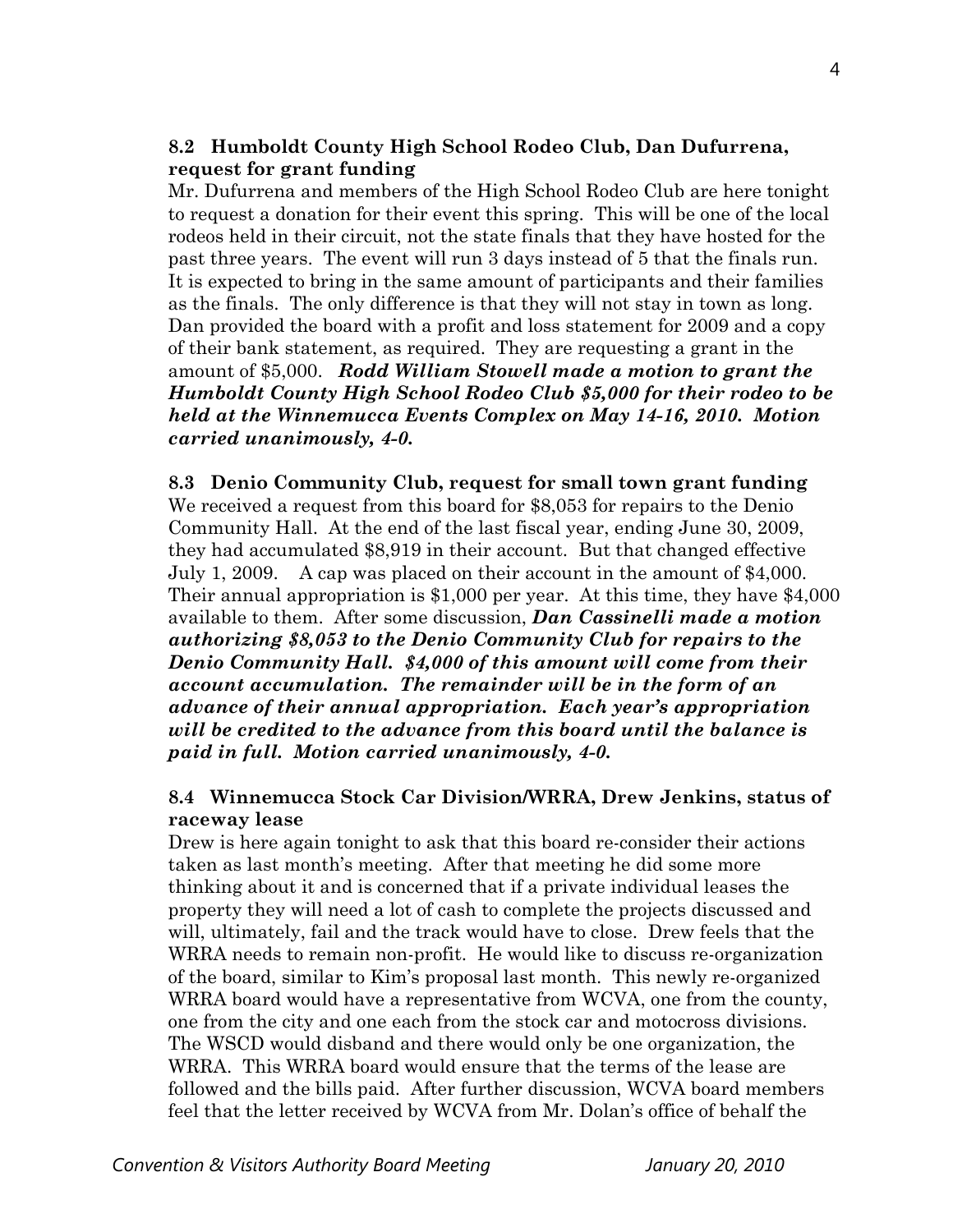Averys was premature since there has been no default on the terms of the lease. There is a WRRA board meeting tomorrow night. Kim will attend this meeting to discuss these changes and the future of the WRRA.

### **8.5 Update on Nevada State Men's Bowling Tournament, Chad Peters**

Chad presented the board with a copy of the proposal he made to the NVUSBC Board last spring to bring this tournament to Winnemucca on seven weekends in April and May of this year (between Easter and Memorial Day). Each weekend Chad expects 200 bowlers and their families to stay in Winnemucca. At the time he made this proposal he did not have prize money commitments from the local casinos, which is why this board granted him up to \$6,000 in added prize money last April. The total added prize money in Chad's proposal is \$8,000. Since then, he has received commitments from Winnemucca Inn, Winners and Model T totaling \$6,500. This added prize money is for the overall winners at the end of the seven-week event. Chad would like to have prize money for winners each weekend, as well. Any funding from the WCVA above the \$1,500 level would be welcome. *Don Stoker made a motion authorizing an appropriation of \$3,500 of the original \$6,000 granted in April to the 2010 Nevada State Men's Bowling Tournament to be held at Spare Time Bowling Center this April and May. Motion carried unanimously, 4-0.* 

## **8.6 American Legion, Anita Paquette, EH facility grant request, June 24-26, 2011**

Winnemucca will host the 2011 American Legion and American Legion Auxiliary Department Convention. Anita would like to request a facility grant for the use of the East Hall on June 24-26, 2011. The entire facility is required because the meetings for the men and women must be conducted separately. *Dan Cassinelli made a motion authorizing an EH facility grant, up to \$1,000 per day, for the American Legion and American Legion Auxiliary Department Convention on June 24-26, 2011. The Winnemucca American Legion will be responsible for any other Convention Center charges. Motion carried unanimously, 4-0.* 

## **8.7 Hi-Desert RV Park, Accommodation 9-month refund request, Jons (\$334.50)**

Jeanie Jons (\$334.50) has submitted receipts and the proper paperwork to receive this room tax rebate.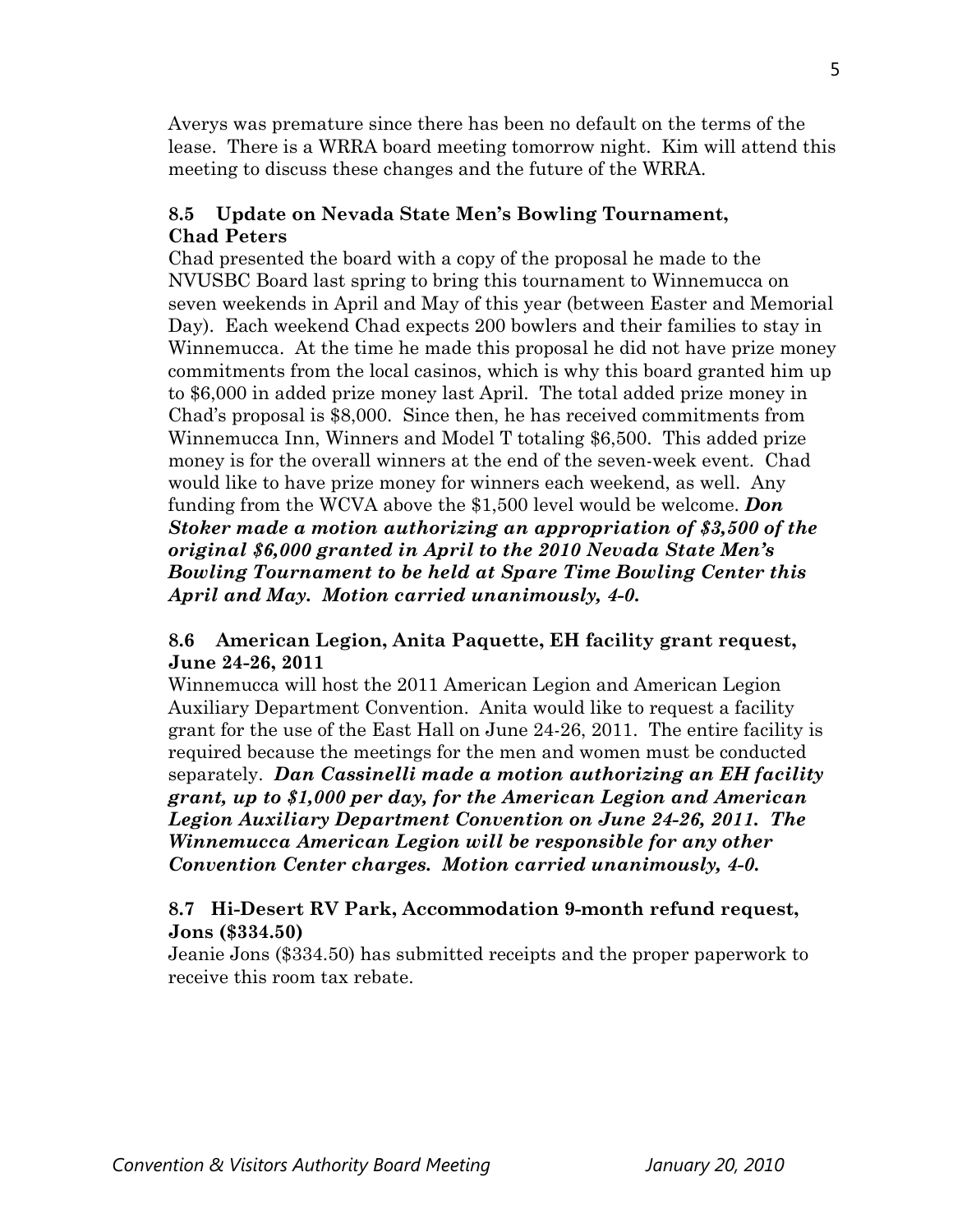## **8.8 Winnemucca RV Park, Accommodation 9-month refund request, Privett (\$562.50)**

Steve Privett (\$562.50) has submitted receipts and the proper paperwork to receive this room tax rebate.

# **8.9 Winnemucca RV Park, Accommodation 9-month refund request, Lowery (\$301.50)**

Ralph D. Lowery (\$301.50) has submitted receipts and the proper paperwork to receive this room tax rebate.

# *Terry Boyle made a motion to approve the 9-month accommodation tax refunds for Jeanie Jons, Steve Privett, and Ralph D. Lowery. Motion carried unanimously, 4-0.*

# **8.10 East Hall repairs & upgrades and possible grants status**

Kim has been notified by Steve West that these grants should be approved in the near future. The city's grant request to replace the street lights with LED lighting is included with our grant request.

# **9. Director's Report.**

### **9.1 Financial reports on WCVA events**

Financial reports from the Tri-County Fair, Junior Rodeo, Mule Show and Ranch Hand Rodeo were included in the board packets for review.

# **10. Secretary & Counsel, Monthly Report.**

# **10.1 Monthly report including compliances**

Bill presented his report for December.

# **10.2 Report on delinquencies**

There are no delinquencies to be reported this month. We have had a problem with one property's room tax checks being returned by the bank for insufficient funds. This has happened three times and each time the property manager pays the taxes plus penalties and interest with a cashier's check.

## **10.3 Position of Board on acquisition of tax delinquent billboard parcel – possible action**

At last month's meeting Bill reported that if the taxes on this parcel, on which we have a billboard, were not paid by the time of the auction, WCVA could acquire it by paying the outstanding tax bill. The owner of the property has notified the County Treasurer that he will pay the taxes by the end of this month. The Treasurer's office will let us know if he does not.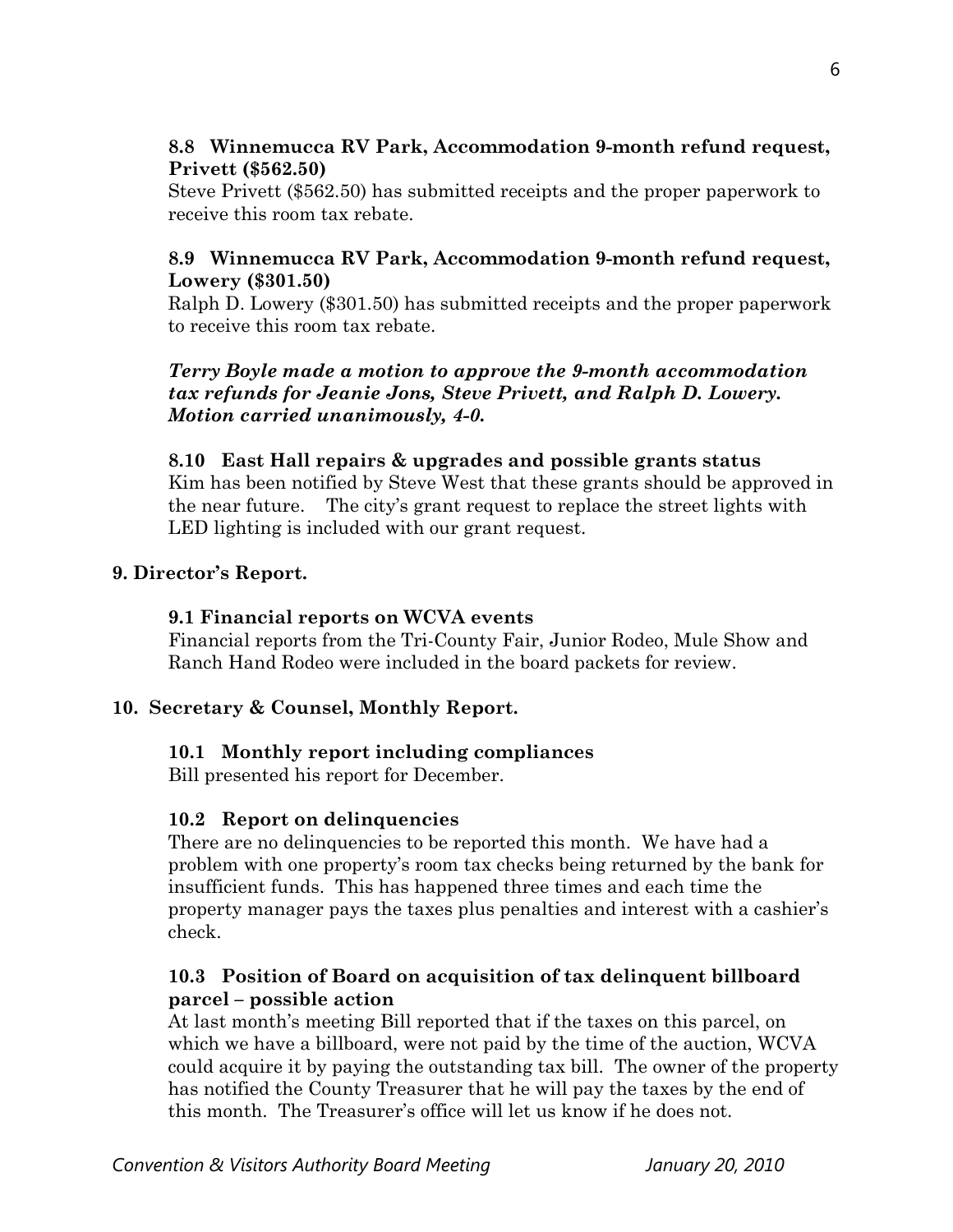**10.4 Statement of actual revenue & expenditures for past fiscal year** No report.

**10.5 Report on wage hour law requirements and county personnel provisions** 

No report.

#### **11. Board Administrator.**

## **11.1 December financial reports**

Room taxes for December were down from last year.

## **11.2 Compliance audit reports**

No report.

## **11.3 Review of WCVA compliance audit policy**

Recently, Kendall met with Kim and Bill to discuss our audit policy. In the past Kendall has conducted these audits with no questions or complaints from property owners. Recently, one property owner's bookkeeper voiced a concern that Kendall may have a conflict of interest in conducting these audits. To remedy any appearance of impropriety, properties may request that an outside auditor perform their room tax audits. If they do so, they will be charged the difference between the \$250 that Kendall charges the WCVA and the actual fees that an outside auditor may charge. This policy will be added to the Room Tax Rules & Regulations brochure that each property receives annually.

#### **12. Other reports.**

# **12.1 Senior Pro Rodeo**

John South has contacted Kim and wants to negotiate an extension to the contract with Senior Pro Rodeo for their finals. The current contract ends after this year's event in October. One item they wish to discuss is the date of the event. They would like to have the event earlier in the month of October. Kim wanted to give this board a "heads up" that this item will be on the meeting agenda for February. He is asking board members to be thinking about changes they may want to negotiate in any future contracts with the NSPRA.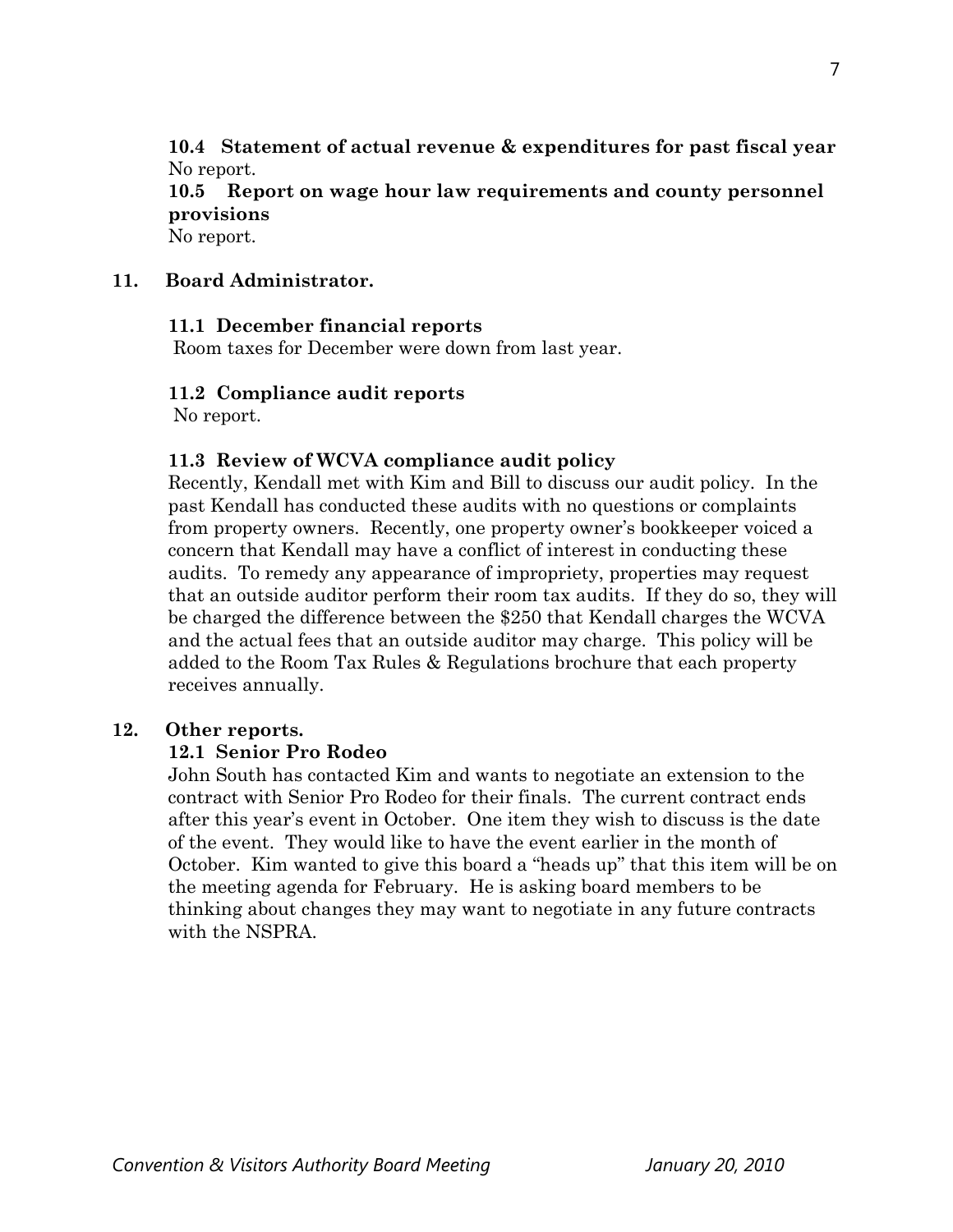## **12.2 FY 2011 WCVA Budget**

Kendall reminded the board that work on the preliminary FY 2011 WCVA budget will be starting in February.

## **13. Regular Business. Next Meeting. The Board confirmed the next regular meeting date of Wednesday, February 17, 2010.**

**14. Adjourn.** The meeting was adjourned at 6:25 pm to the next regular meeting, or to the earlier call of the Chairman or to the call of any three (3) members of the Board on three (3) working days notice.

Respectfully submitted,

Shelly Noble

APPROVED ON \_\_\_\_\_\_\_\_\_\_\_\_\_\_\_\_\_\_\_\_\_\_\_\_\_\_\_\_, 2010

As written\_\_\_\_\_\_\_\_\_\_\_\_\_\_\_

As corrected \_\_\_\_\_\_\_\_\_\_\_\_\_